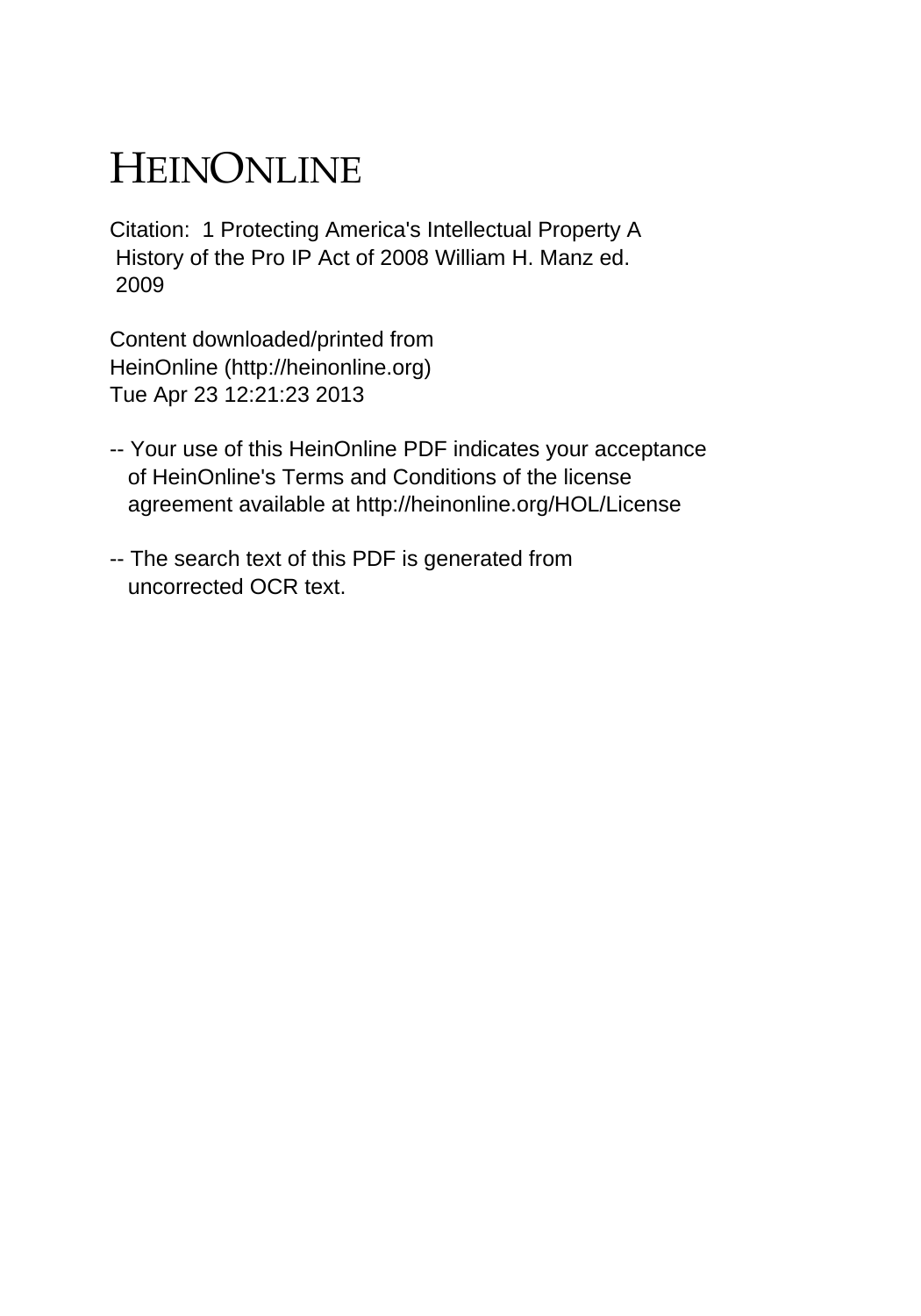$109\texttt{TH CONGRESS}\ \textcolor{red}{1}\texttt{ST} \textcolor{red}{\textbf{S}}\textcolor{red}{\textbf{E}} \textcolor{red}{\textbf{S}}\textcolor{red}{\textbf{I}}$ 

## **1ST** SESSION **S. 1984**

To safeguard the national security and economic health of the United States by improving the management, coordination, and effectiveness of domestic and international intellectual property rights enforcement, and for other purposes.

#### IN THE SENATE OF THE UNITED STATES

NOVEMBER 9, 2005

Mr. BATH (for himself and Mr. VOINOVICH) introduced the following bill; which was read twice and referred to the Committee on the Judiciary

## **A BILL**

- To safeguard the national security and economic health of the United States by improving the management, coordination, and effectiveness of domestic and international intellectual property rights enforcement, and for other purposes.
	- *1 Be it enacted by the Senate and House of Representa-*
	- 2 *tives of the United States of America in Congress assembled,*

#### **3 SECTION 1. SHORT TITLE.**

- 4 This Act may be cited as the "The Intellectual Prop-
- *5* erty Rights Enforcement Act".

#### **6 SEC. 2. FINDINGS.**

7 The Congress makes the following findings: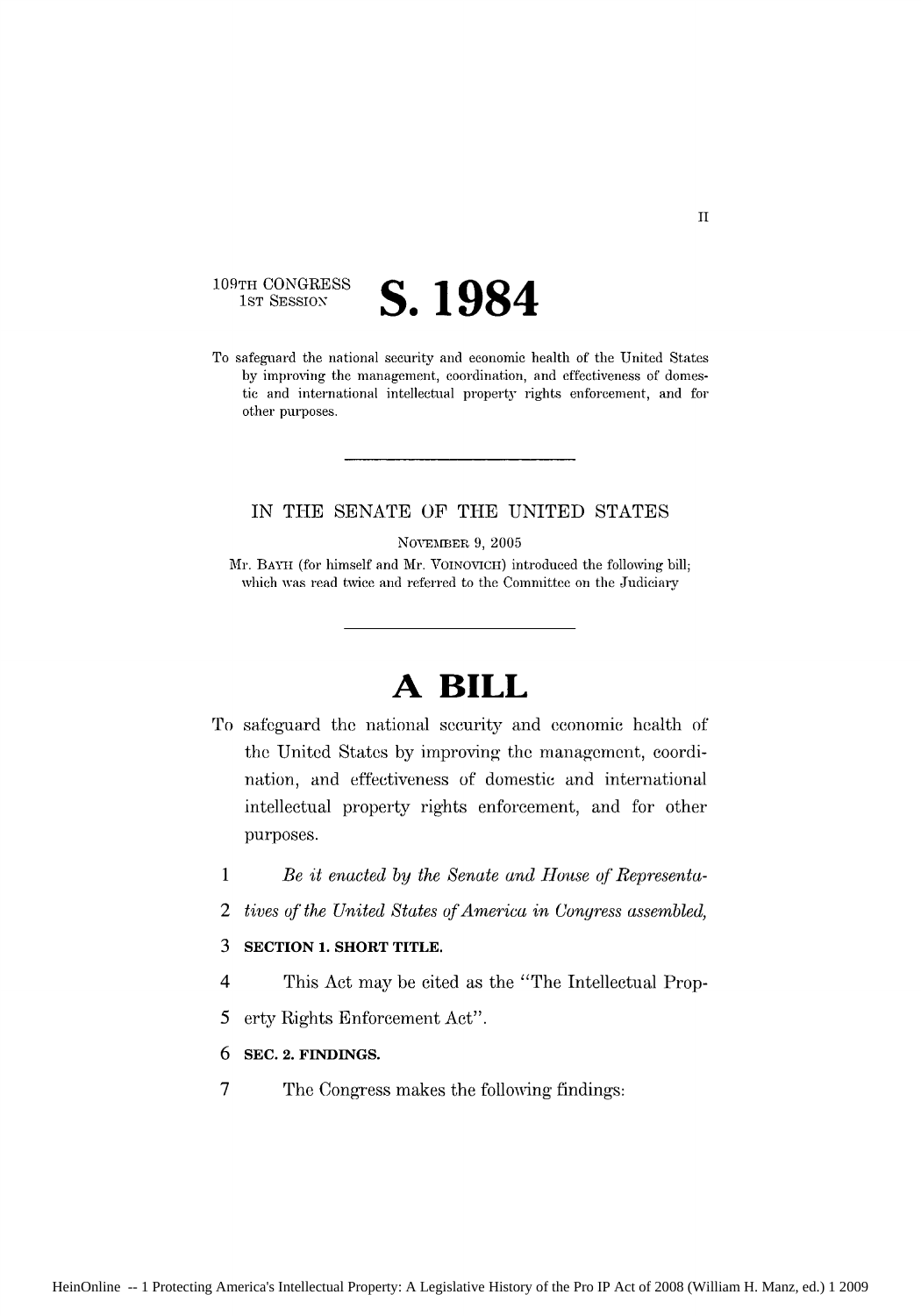**1 (1)** Funds generated from intellectual property 2 theft have financed acts of terrorism. **3** (2) Terrorist groups have advocated the sale of 4 counterfeit goods to finance their activities. **5 (3)** Counterfeit medicines and automobile and **6** aviation parts have resulted in serious health prob-**7** lems and death. **8** (4) The greatest economic assets of the United **9** States are its innovators, entrepreneurs, and work-**10** ers. **11 (5)** Counterfeiting and piracy costs United 12 States businesses, authors, and artists hundreds of **13** billions of dollars annually. 14 **(6)** Counterfeiting and piracy has resulted in **15** the loss of hundreds of thousands of American jobs. **16 (7)** The World Customs Organization estimates **17** that up to **7** percent of global trade is in counterfeit **18** goods. **19 (8)** The World Customs Organization estimates 20 that global trade in counterfeit and pirated goods 21 has increased from **\$5,500,000,000** to more than 22 **\$600,000,000,000** annually. **23 (9)** The domestic and international efforts of 24 the United States to curb intellectual property theft **25** have largely been ineffective.

**.S 1984 IS**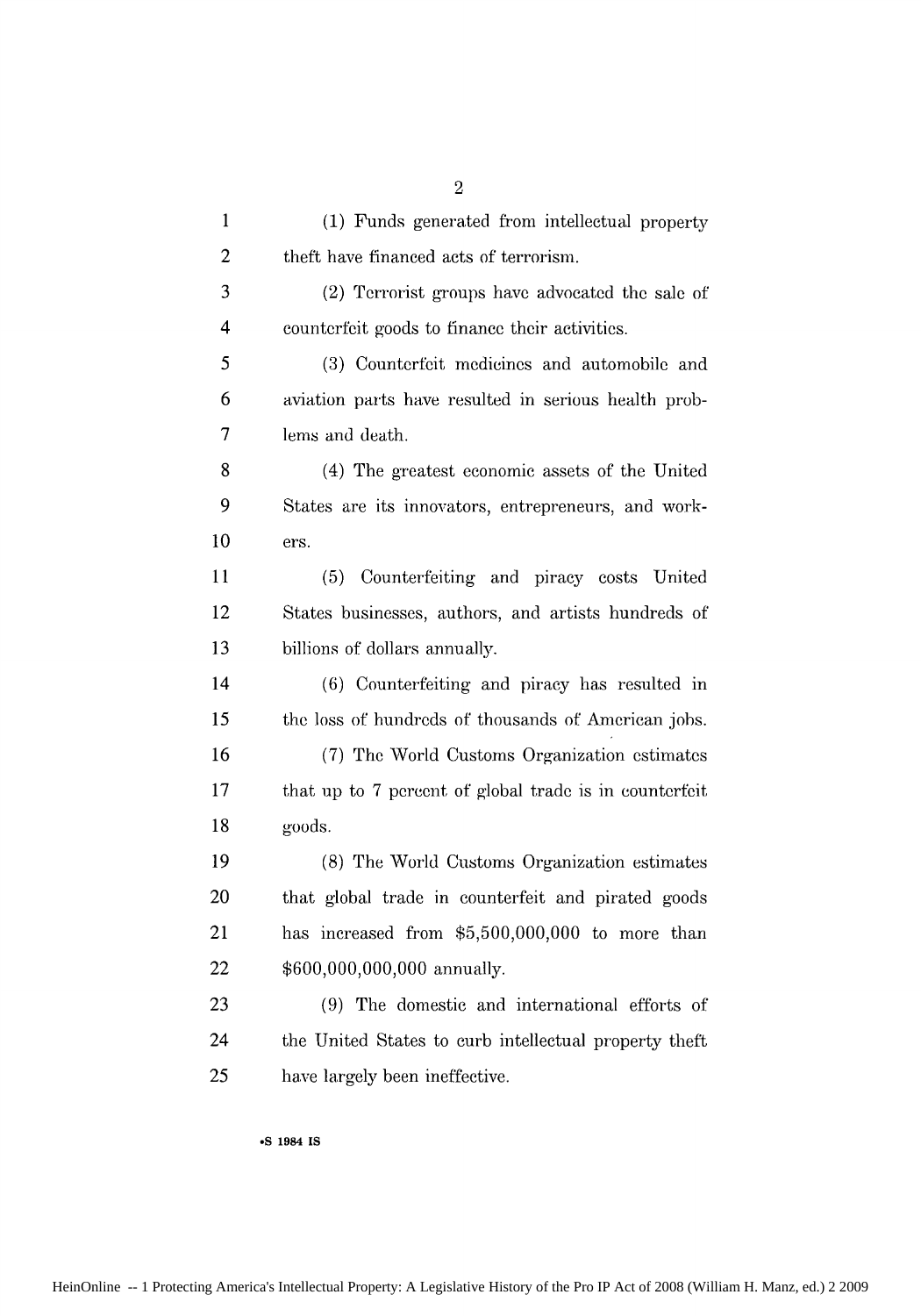3

| 1              | (10) The efforts to enforce intellectual property      |
|----------------|--------------------------------------------------------|
| $\overline{2}$ | rights should be elevated to the same level as the ef- |
| 3              | forts of the United States to combat other crimes,     |
| $\overline{4}$ | including money laundering.                            |
| 5              | (11) The domestic and international efforts of         |
| 6              | United States to combat money laundering<br>the        |
| $\overline{7}$ | serves as a useful model for strengthening domestic    |
| 8              | and international intellectual property rights en-     |
| 9              | forcement.                                             |
| 10             | (12) The Financial Crimes Enforcement Net-             |
| 11             | work (FinCEN) represents a key effort by the           |
| 12             | United States to combat money laundering and           |
| 13             | other financial crimes.                                |
| 14             | (13) FinCEN has effectively enhanced the ex-           |
| 15             | change of information relating to money laundering     |
| 16             | and terrorist financing, both domestically and inter-  |
| 17             | nationally.                                            |
| 18             | (14) FinCEN combats money laundering inter-            |
| 19             | nationally by partnering with other enforcement-       |
| 20             | minded countries through the Financial Action Task     |
| 21             | Force (FATF) and Egmont.                               |
| 22             | (15) FATF members have established effective           |
| 23             | standards that they collectively agree to implement    |
| 24             | and against which they agree to be assessed through    |
| 25             | peer review.                                           |
|                |                                                        |

**\*S 1984 IS**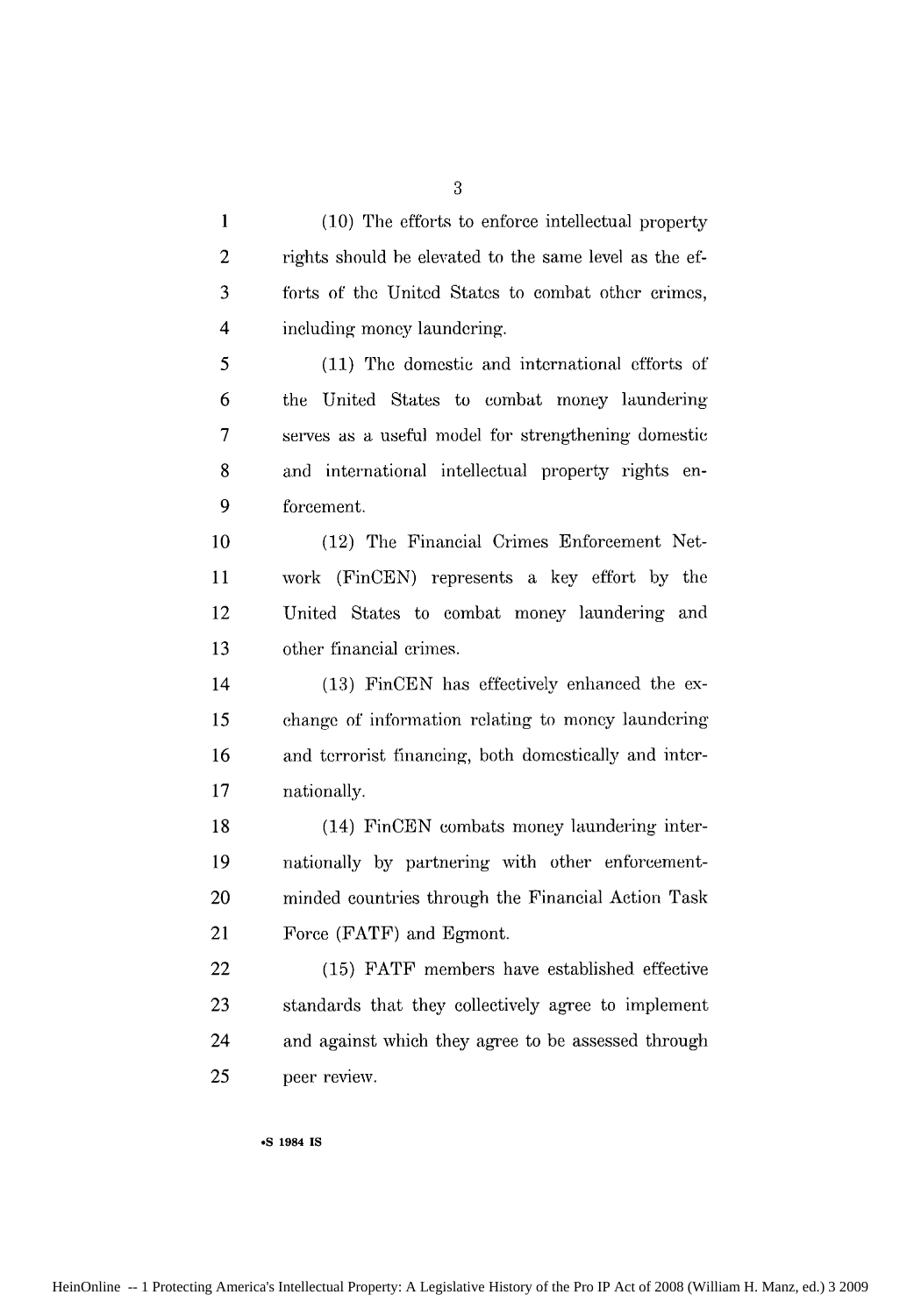4

**1** (16) The success of intellectual property rights 2 enforcement requires that United States Government 3 agencies form an effective network to share informa-4 tion for the purpose of enhancing the enforcement **5** capabilities of each agency.

6 (17) The success of intellectual property en-**7** forcement requires that a network of government 8 agencies work closely with Federal, State, and local 9 law enforcement.

10 (18) The success of international intellectual 11 property rights enforcement requires that the United 12 States partner with other countries that also suffer 13 from extensive intellectual property theft.

14 (19) The success of international intellectual 15 property rights enforcement requires that the United 16 States share intelligence within an effective inter-17 national task force of countries that are dedicated to 18 aehieving results in the fight against intellectual 19 property theft.

20 (20) The success of international intellectual 21 property rights enforcement will be enhanced if the 22 United States and other reliable international part-23 ners engage in joint enforcement operations.

24 (21) An effective exchange of intelligence do-25 mestically and internationally will enhance the abil-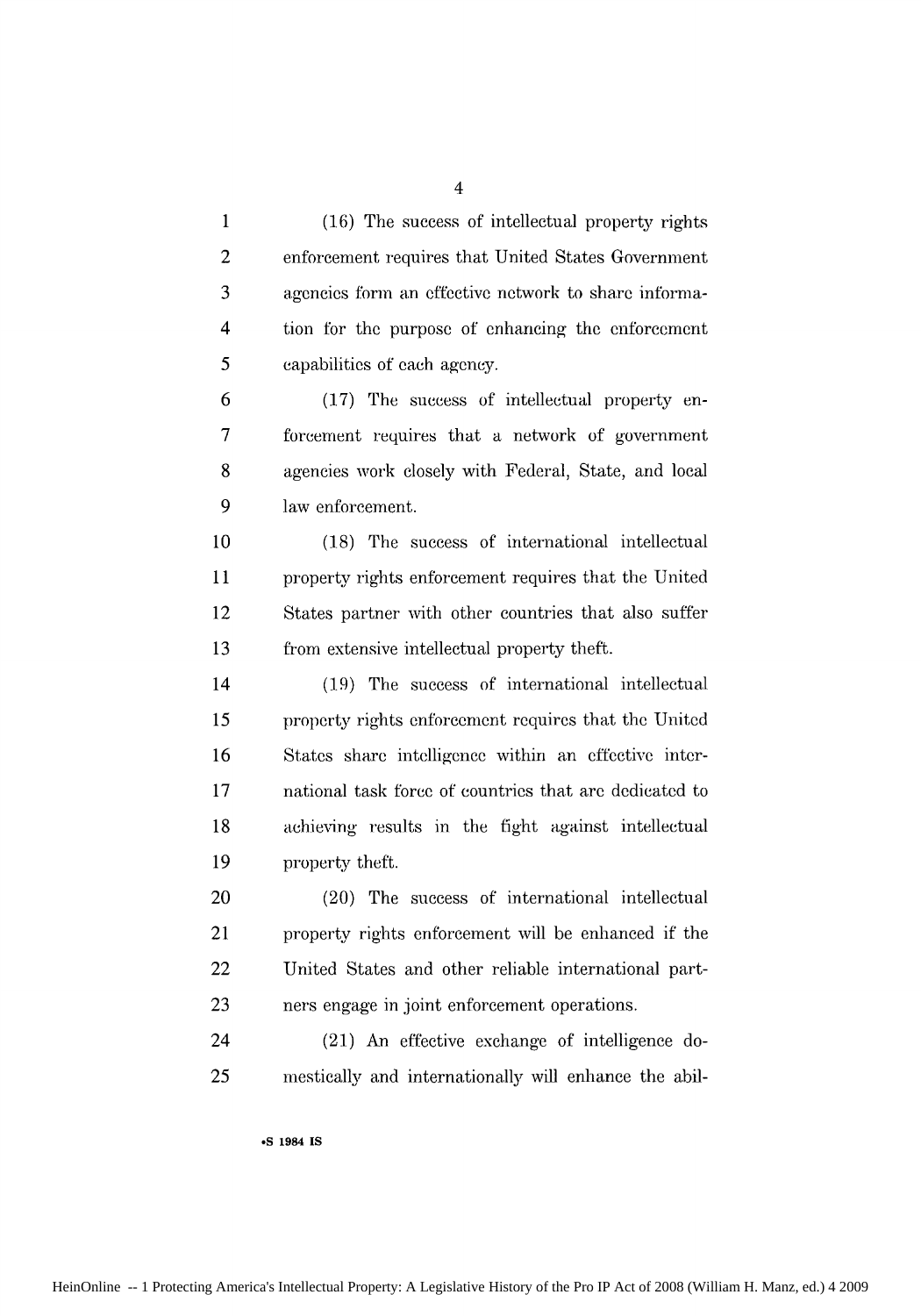| 1  | ity of the United States Trade Representative to en- |
|----|------------------------------------------------------|
| 2  | force violations of trade agreements.                |
| 3  | (22) The success of domestic and international       |
| 4  | intellectual property rights enforcement requires an |
| 5  | effective partnership between the public and private |
| 6  | sector, and other interested groups.                 |
| 7  | SEC. 3. THE INTELLECTUAL PROPERTY ENFORCEMENT        |
| 8  | NETWORK.                                             |
| 9  | (a) ESTABLISHMENT.-                                  |
| 10 | (1) IN GENERAL.—There is established the In-         |
| 11 | tellectual Property Enforcement Network (in this     |
| 12 | section referred to as the "Network").               |
| 13 | (2) MEMBERSHIP.-The Network shall consist            |
| 14 | of the following officials:                          |
| 15 | (A) The Deputy Director for Management               |
| 16 | Office of Management and Budget<br>of the            |
| 17 | (OMB), who shall serve as the chairperson of         |
| 18 | the Network.                                         |
| 19 | (B) The Deputy Attorney General.                     |
| 20 | (C) The Deputy Secretary for Homeland                |
| 21 | Security.                                            |
| 22 | (D) The Under Secretary of Treasury for              |
| 23 | Terrorism and Financial Intelligence.                |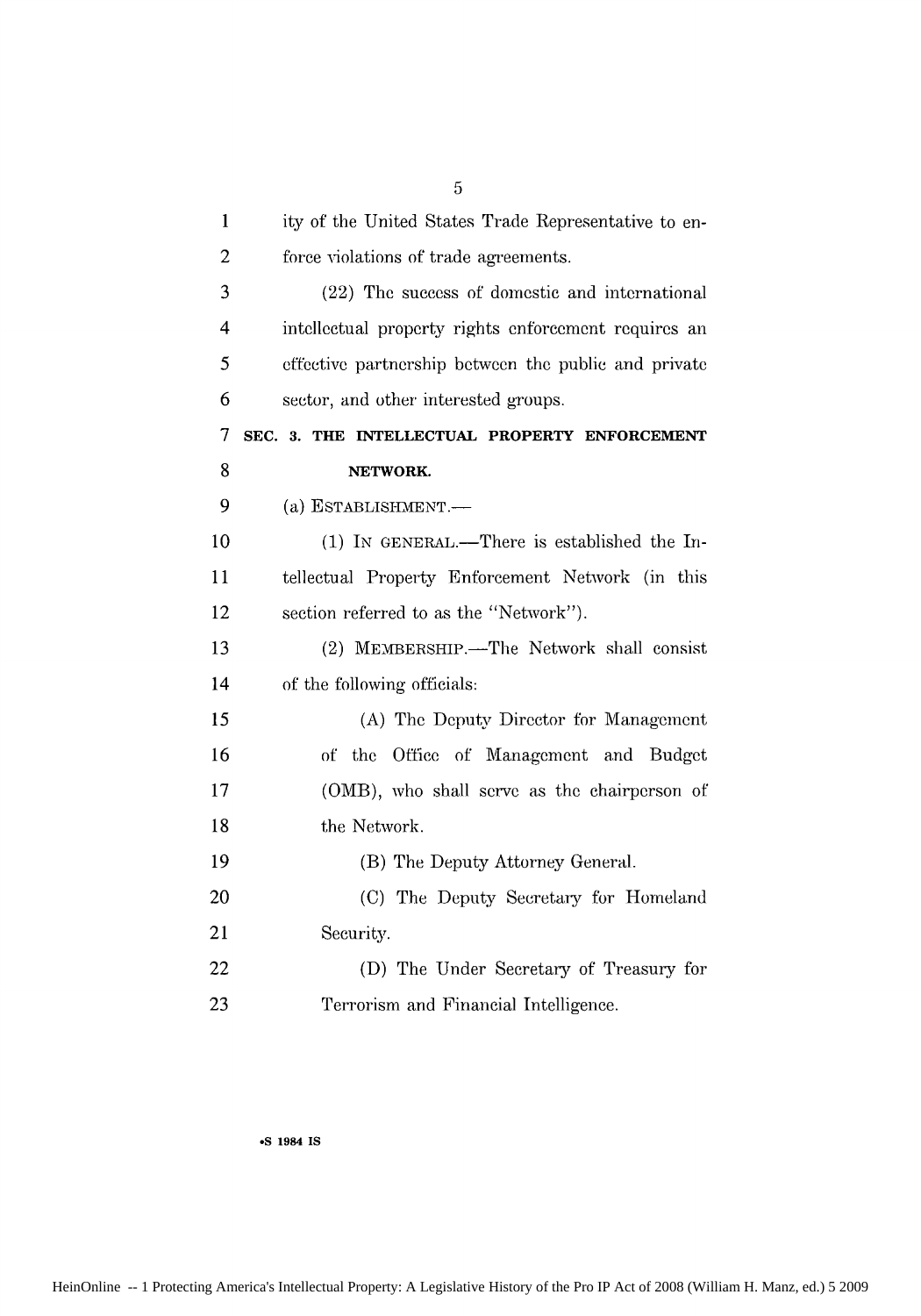| $\mathbf{1}$   | (E) The Under Secretary of Commerce for               |
|----------------|-------------------------------------------------------|
| $\overline{2}$ | Intellectual Property and Director of the United      |
| 3              | States Patent and Trademark Office.                   |
| 4              | (F) The Deputy Secretary of State.                    |
| 5              | (G) The Deputy United States Trade Rep-               |
| 6              | resentative.                                          |
| 7              | (H) The Under Secretary of Commerce for               |
| 8              | International Trade.                                  |
| 9              | (I) The Deputy Director of the Central In-            |
| 10             | telligence Agency.                                    |
| 11             | (J) The Coordinator for Intellectual Prop-            |
| 12             | erty Enforcement.                                     |
| 13             | (K) Such other officials as the members of            |
| 14             | the Network shall consider necessary and ap-          |
| 15             | propriate.                                            |
| 16             | (b) ORGANIZATION.-                                    |
| 17             | (1) MEETINGS.—The Network shall meet at               |
| 18             | least once every 6 months to approve the ongoing      |
| 19             | operations of the Network, to provide overall direc-  |
| 20             | tion, to approve the report referred to in subsection |
| 21             | (h), and to approve the budget referred to in para-   |
| 22             | graph $(2)(B)(ii)$ .                                  |
| 23             | (2) COORDINATOR.-                                     |
| 24             | (A) IN GENERAL.-The day-to-day func-                  |
| 25             | tions of the Network shall be carried out by a        |

**eS 1984 IS**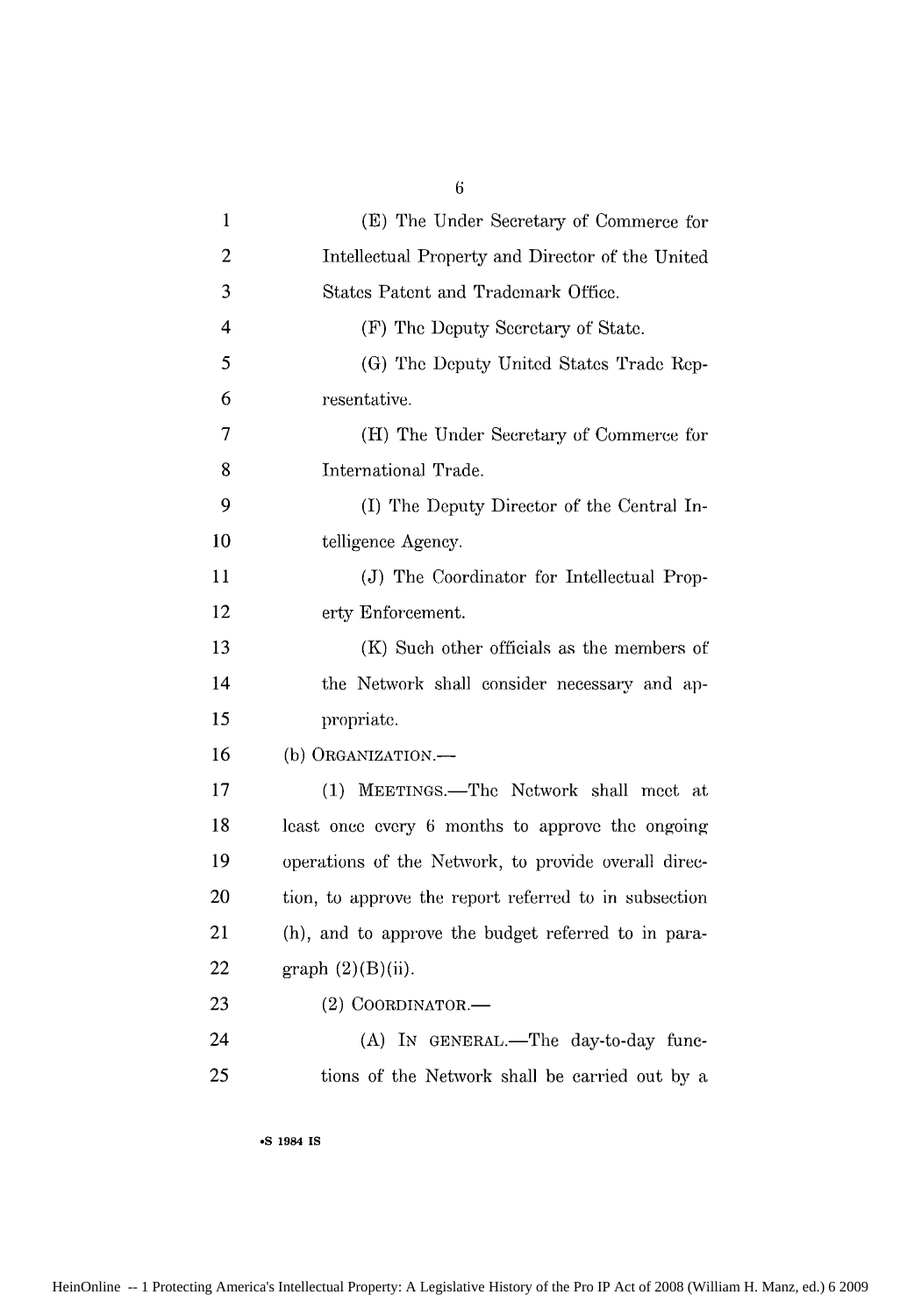7

| 1              | Coordinator for Intellectual Property Enforce-          |
|----------------|---------------------------------------------------------|
| $\overline{2}$ | ment (in this Act referred to as the "Coordi-           |
| 3              | nator") who shall be appointed by the Presi-            |
| $\overline{4}$ | dent.                                                   |
| 5              | (B) OTHER RESPONSIBILITIES.-In addi-                    |
| 6              | tion to the responsibilities described in subpara-      |
| 7              | graph (A), the Coordinator shall be responsible         |
| 8              | for the following:                                      |
| 9              | (i) Developing for each fiscal year,                    |
| 10             | with the advice of the officials of the Net-            |
| 11             | work and any other departments and agen-                |
| 12             | cies with responsibilities for intellectual             |
| 13             | property rights protection and intellectual             |
| 14             | property law enforcement, a budget pro-                 |
| 15             | posal to implement the policies, objectives,            |
| 16             | and priorities described in subsection (c).             |
| 17             | (ii) Drafting and transmitting to the                   |
| 18             | President and the Congress the report ref-              |
| 19             | erenced in subsection (h).                              |
| 20             | (c) DUTIES.-The Network established under sub-          |
| 21             | section (a) shall be responsible for the following:     |
| 22             | (1) Establishing policies, objectives, and prior-       |
| 23             | ities concerning international intellectual property    |
| 24             | protection and intellectual property law enforcement.   |
| 25             | The policies, objectives, and priorities shall include— |

**9S 1984 IS**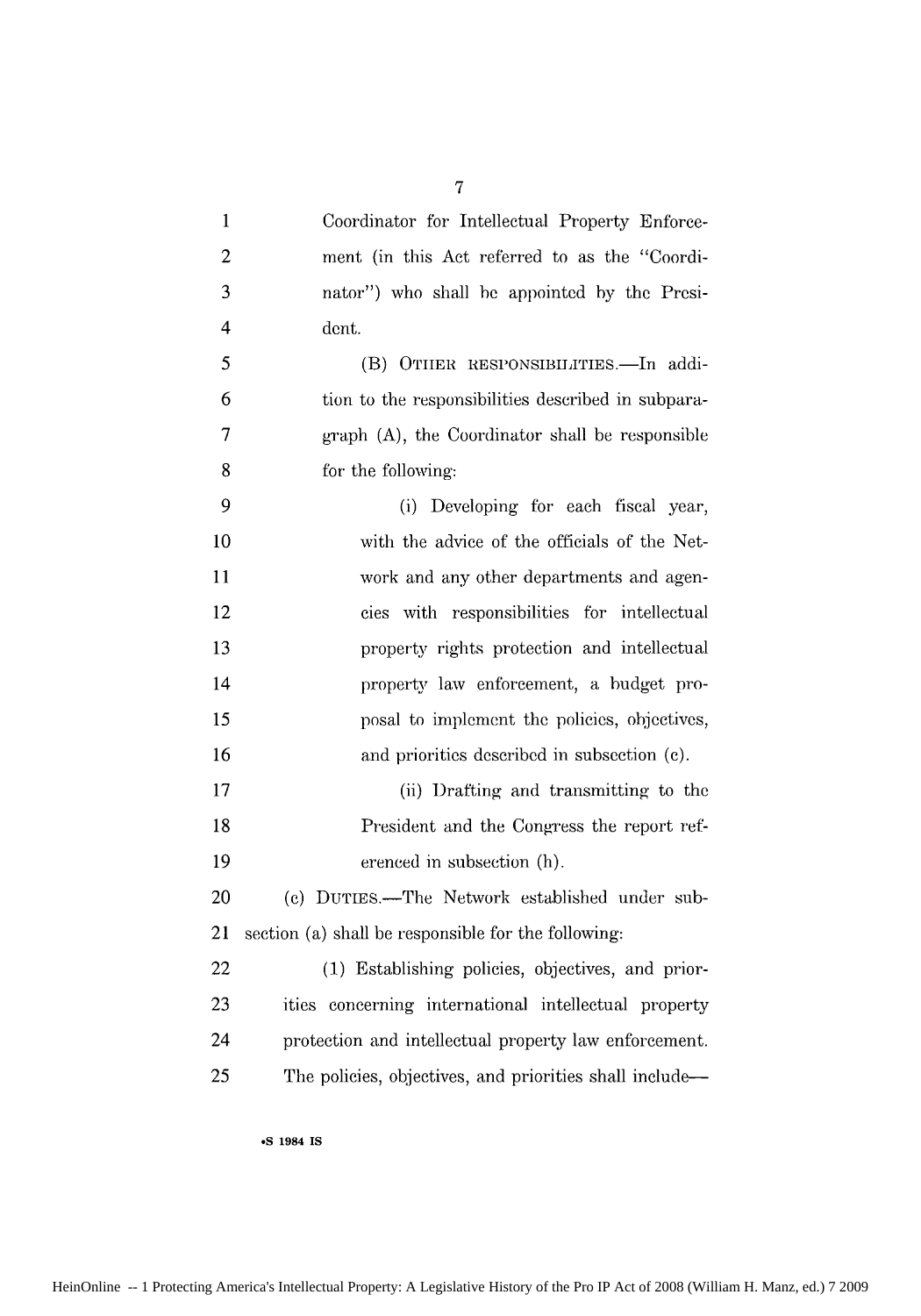| $\mathbf{1}$   | (A) eliminating counterfeit and pirated            |
|----------------|----------------------------------------------------|
| $\overline{c}$ | goods from the international supply chain;         |
| 3              | identifying individuals, companies,<br>(B)         |
| 4              | banks, and other entities involved in the financ-  |
| 5              | ing, production, trafficking, and sale of counter- |
| 6              | feit and pirated goods;                            |
| 7              | (C) arresting and prosecuting persons who          |
| 8              | are knowingly involved in the financing, produc-   |
| 9              | tion, trafficking, and sale of counterfeit and pi- |
| 10             | rated goods;                                       |
| 11             | (D) disrupting and shutting down counter-          |
| 12             | feit and piracy networks;                          |
| 13             | (E) reducing the number of countries that          |
| 14             | fail to enforce laws that prevent the financing,   |
| 15             | production, trafficking, and sale of counterfeit   |
| 16             | and pirated goods, and                             |
| 17             | (F) establishing international standards           |
| 18             | for effective intellectual property protection and |
| 19             | enforcement.                                       |
| 20             | (2) Protecting United States intellectual prop-    |
| 21             | erty rights overseas, including-                   |
| 22             | (A) working with similar networks in for-          |
| 23             | eign countries to create a small and effective     |
| 24             | international intellectual property enforcement    |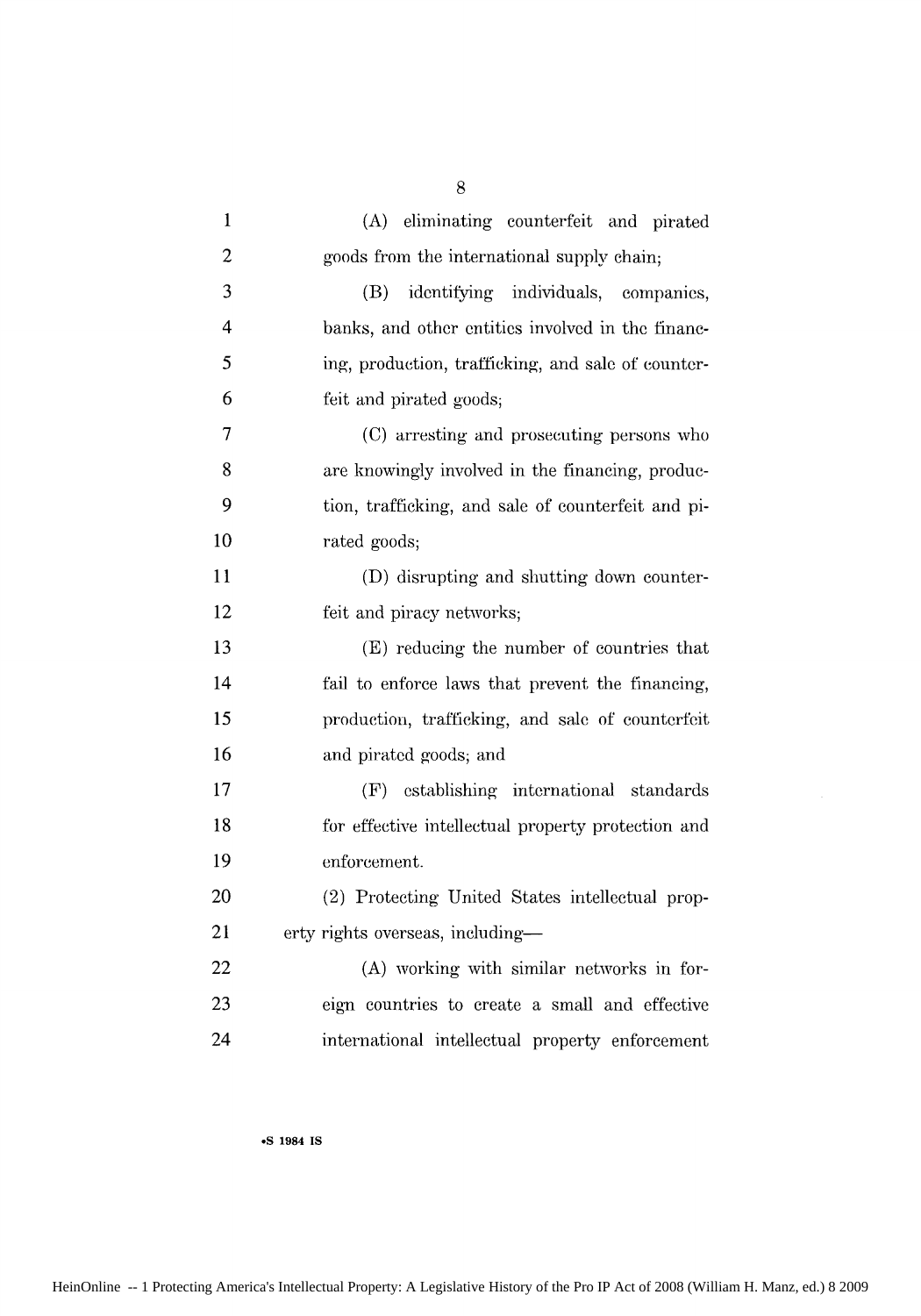| 1                       | task force (in this Act referred to as the "inter- |
|-------------------------|----------------------------------------------------|
| $\overline{2}$          | national task force");                             |
| 3                       | (B) ensuring the international task force          |
| $\overline{\mathbf{4}}$ | described in subparagraph (A) consists of net-     |
| 5                       | works in countries that-                           |
| 6                       | have intellectual property theft<br>(i)            |
| 7                       | problems that are similar to those of the          |
| 8                       | United States;                                     |
| 9                       | (ii) have adequate and effective laws              |
| 10                      | protecting copyrights, trademarks,<br>and          |
| 11                      | patents;                                           |
| 12                      | (iii) have legal regimes that permit               |
| 13                      | enforcement, and are taking a serious ap-          |
| 14                      | proach to enforcement, including a track           |
| 15                      | record of arresting and prosecuting intel-         |
| 16                      | lectual property criminals;                        |
| 17                      | (iv) have officials who have ex-officio            |
| 18                      | authority to seize, inspect, and destroy pi-       |
| 19                      | rated and counterfeit goods at ports of            |
| 20                      | entry (or are working toward providing             |
| 21                      | their officials with the authority);               |
| 22                      | (v) have officials who can order the               |
| 23                      | seizure of pirated and counterfeit goods (or       |
| 24                      | are working toward providing their officials       |
| 25                      | with the authority);                               |

**-S 1984 IS**

HeinOnline -- 1 Protecting America's Intellectual Property: A Legislative History of the Pro IP Act of 2008 (William H. Manz, ed.) 9 2009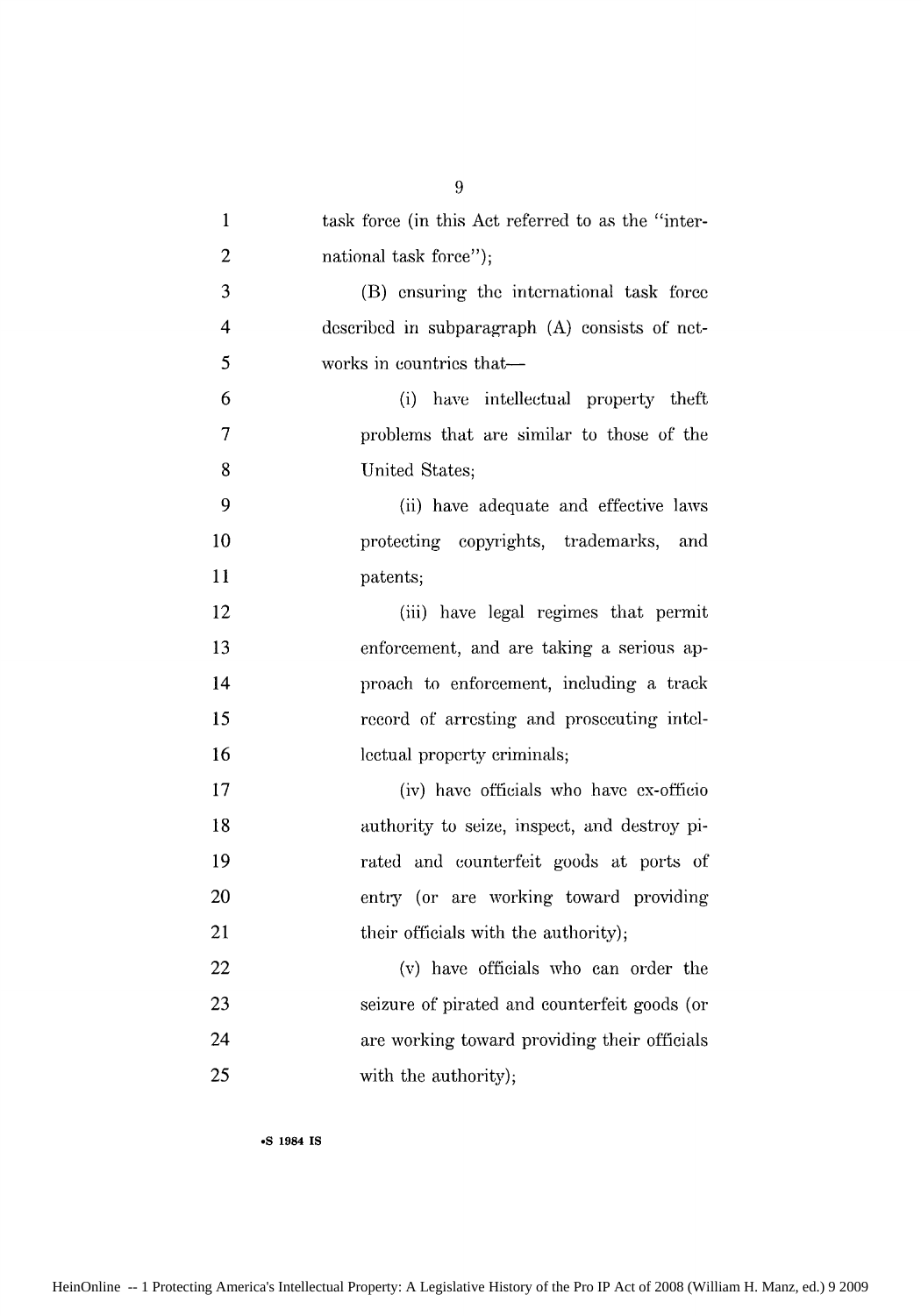| $\mathbf{1}$            | (vi) have laws in place that permit of-           |
|-------------------------|---------------------------------------------------|
| $\mathbf{2}$            | ficials to seize property used to produce pi-     |
| 3                       | rated and counterfeit goods (or are work-         |
| $\overline{\mathbf{4}}$ | ing toward providing their officials with         |
| 5                       | the authority);                                   |
| 6                       | (vii) are not on the Priority Watch               |
| 7                       | List issued by the United States Trade            |
| 8                       | Representative under the Trade Act of             |
| 9                       | 1974; and                                         |
| 10                      | (viii) have met additional standards to           |
| 11                      | be established by the international task          |
| 12                      | force.                                            |
| 13                      | (C) exchanging intelligence with networks         |
| 14                      | in the international task force relating to indi- |
| 15                      | viduals and entities involved in financing, pro-  |
| 16                      | duction, trafficking, and sale of pirated and     |
| 17                      | counterfeit goods;                                |
| 18                      | (D) utilizing the intelligence to conduct en-     |
| 19                      | forcement activities in cooperation with the net- |
| 20                      | works of other countries in the international     |
| 21                      | task force; and                                   |
| 22                      | (E) building a formal process for con-            |
| 23                      | sulting with companies, industry associations,    |
| 24                      | labor unions, and other interested groups in the  |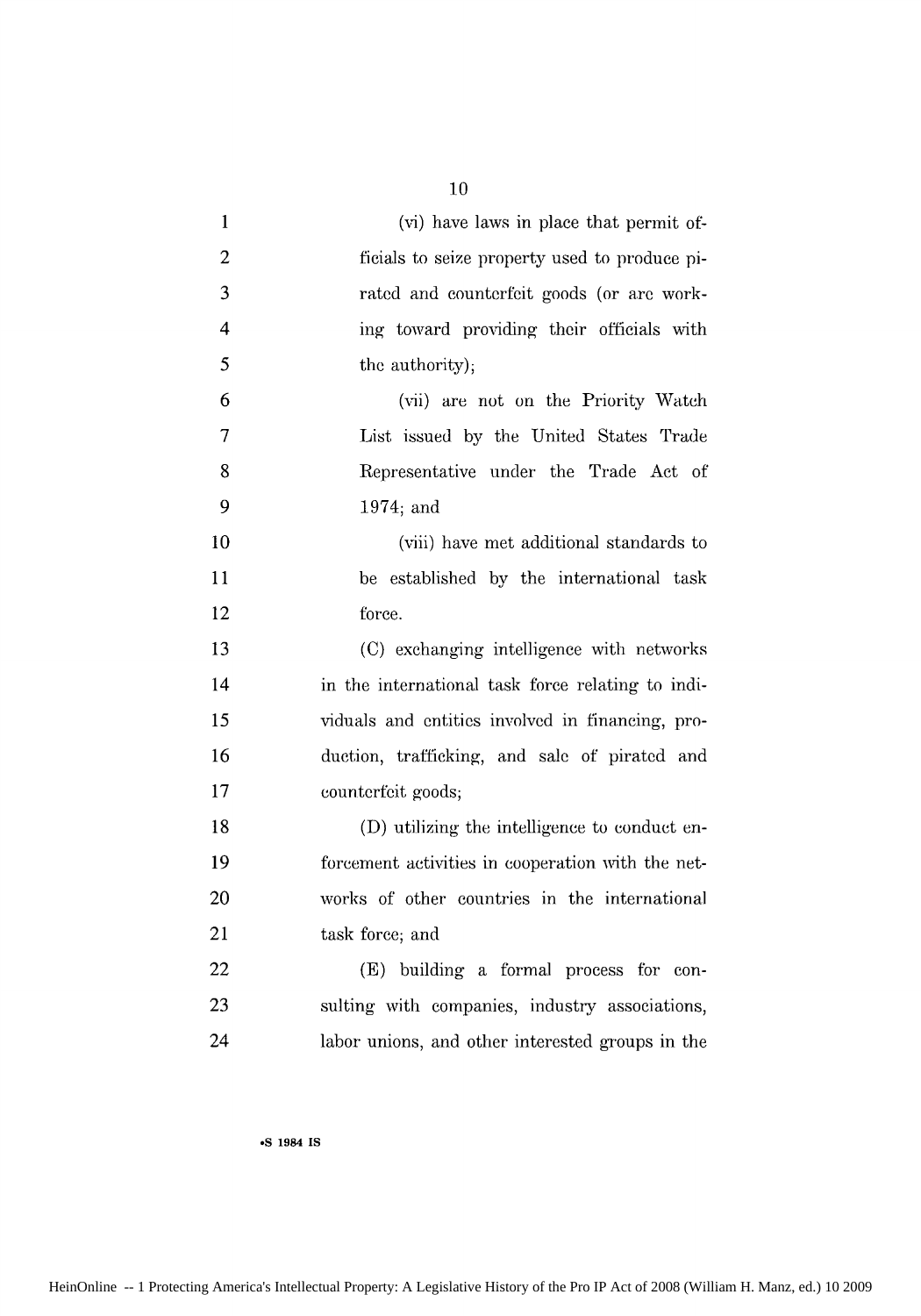**1** countries that have networks in the inter-2 national task force.

3 (3) Coordinating and overseeing implementation 4 by agencies with responsibility for intellectual prop-*5* erty protection and intellectual property law enforce-6 ment of the policies, objectives, and priorities de-**7 seribed in paragraph (1) and the fulfillment of the** 8 responsibilities assigned to such agencies to complete 9 the actions described in paragraph (2).

 $10$  (d) STAFF.

11 (1) IN GENERAL.—The Coordinator shall, in 12 consultation With affected agencies, appoint, and fix 13 the compensation of, such officers and employees of 14 the Network as may be necessary to carry out the 15 functions of the Network and may request the tem-16 porary assignment of personnel from any depart-17 ment or agency.

18 (2) ASSIGNMENT AND COOPERATION OF OTHER 19 FEDERAL EMPLOYEES.—Each member of the Net-20 work listed in subsection (a) shall designate per-21 sonnel from their department or agency to work with 22 the Network and shall ensure that all units in their 23 agencies that have responsibility for intellectual 24 property enforcement provide information and per-25 sonnel to the Network in order for the Network to

**\*S 1984 IS**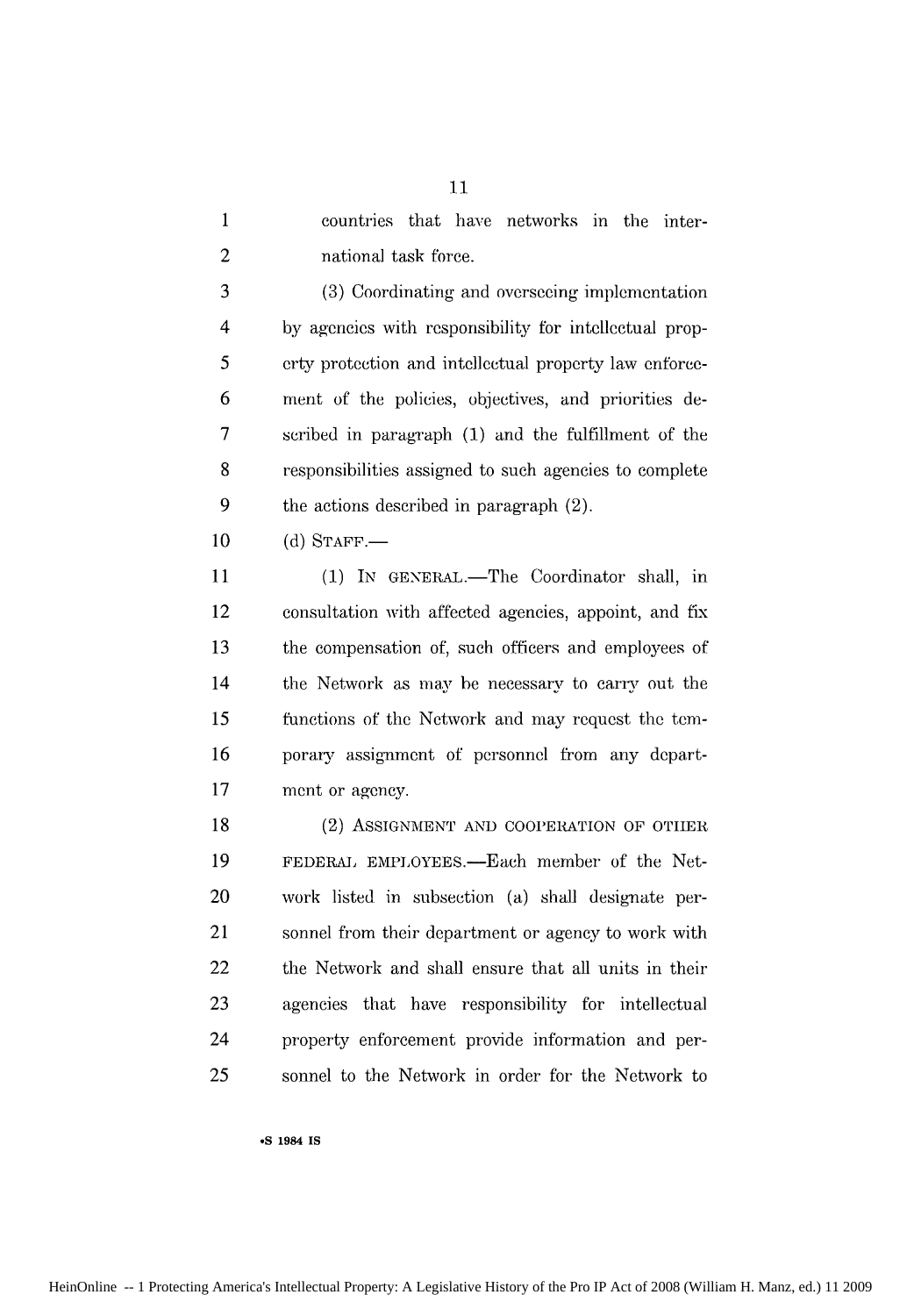| $\mathbf{1}$ | achieve the priorities, objectives, and policies de-     |
|--------------|----------------------------------------------------------|
| 2            | scribed in subsection $(c)(1)$ .                         |
| 3            | (3) CENTRAL INTELLIGENCE AGENCY INFORMA-                 |
| 4            | TION AND PERSONNEL.—The Deputy Director of the           |
| 5            | Central Intelligence Agency shall—                       |
| 6            | (A) provide information to members and                   |
| 7            | employees of the Network with appropriate se-            |
| 8            | curity clearance; and                                    |
| 9            | (B) assign employees of the Central Intel-               |
| 10           | ligence Agency to work on achieving the prior-           |
| 11           | ities, objectives, and policies described in sub-        |
| 12           | section (c).                                             |
| 13           | (e) RESPONSIBILITY OF AGENCIES REPRESENTED IN            |
| 14           | THE NETWORK.—The agencies in the Network shall take      |
| 15           | the following actions:                                   |
| 16           | (1) Share amongst themselves the information             |
| 17           | they collect to increase the intelligence and effective- |
| 18           | ness of law enforcement with respect to intellectual     |
| 19           | property rights.                                         |
| 20           | (2) Coordinate civil and criminal actions with           |
| 21           | respect to persons who violate intellectual property     |
| 22           | rights.                                                  |
| 23           | (3) Utilize information collected domestically,          |
| 24           | and from other countries in the international task       |
| 25           | force, $to-$                                             |
|              |                                                          |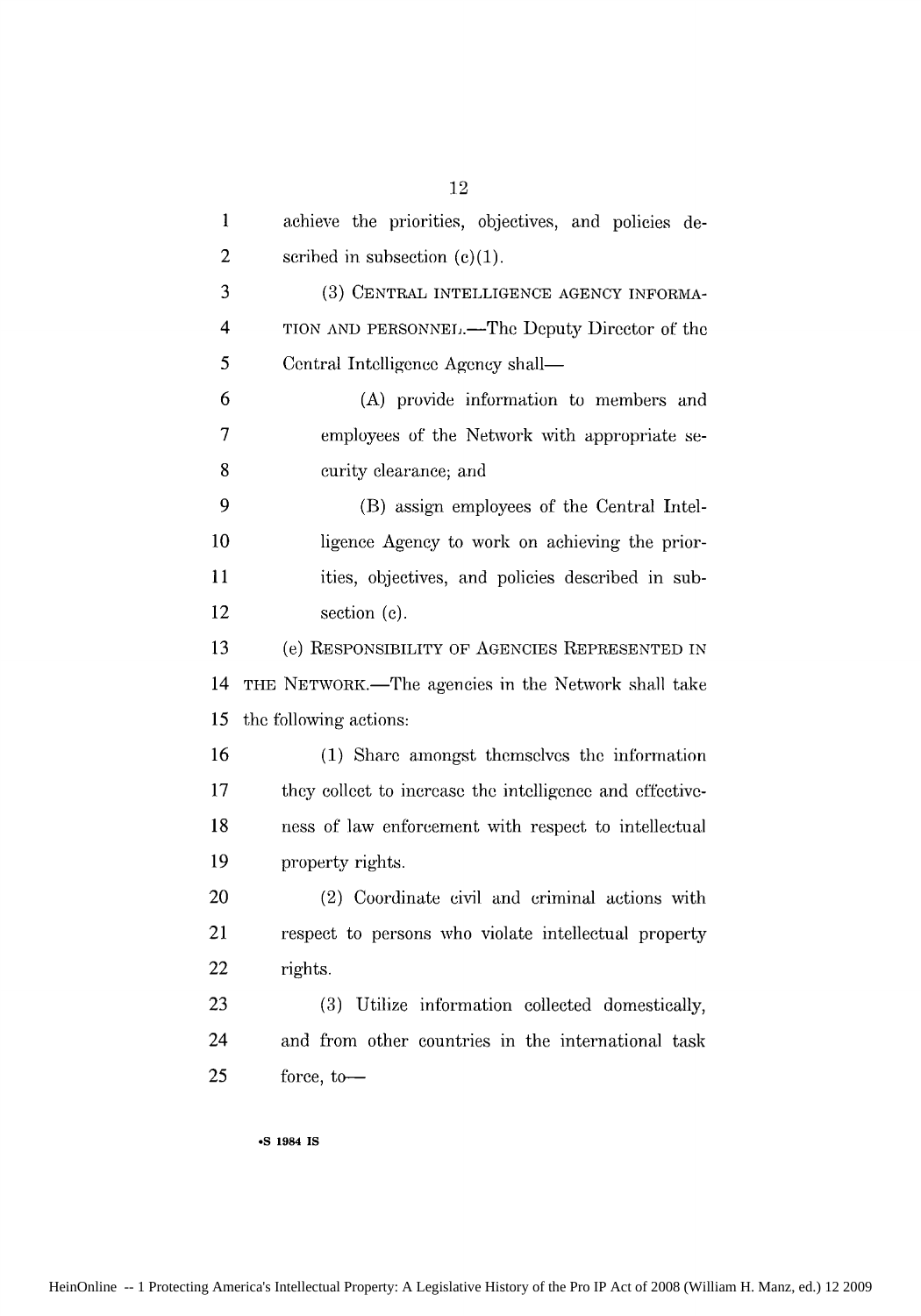| 5  | (B) aid the United States Bureau of Cus-              |
|----|-------------------------------------------------------|
| 6  | toms and Border Protection and other agencies         |
| 7  | in identifying, seizing, and destroying counter-      |
| 8  | feit and pirated goods;                               |
| 9  | (C) aid the United States Trade Rep-                  |
| 10 | resentative in bringing cases in the World            |
| 11 | Trade Organization against countries with a           |
| 12 | poor record of enforcing World Trade Organiza-        |
| 13 | tion intellectual property rules; and                 |
| 14 | (D) aid the United States Trade Rep-                  |
| 15 | resentative in bringing cases under the dispute       |
| 16 | settlement procedures of free trade agreements.       |
| 17 | (4) Establish a formal process for working with       |
| 18 | State and local government agencies to investigate,   |
| 19 | arrest, and prosecute entities and individuals in-    |
| 20 | volved in the financing, production, trafficking, and |
| 21 | sale of counterfeit and pirated goods.                |
| 22 | (5) Establish a formal process for consulting         |
| 23 | with companies, their designated representatives,     |
| 24 | and industry associations to strengthen enforcement.  |
|    |                                                       |
|    | •S 1984 IS                                            |
|    |                                                       |
|    |                                                       |

13

**1** (A) investigate, arrest, and prosecute enti-2 ties and individuals involved in financing, pro-3 ducing, trafficking, and selling counterfeit and

4 pirated goods;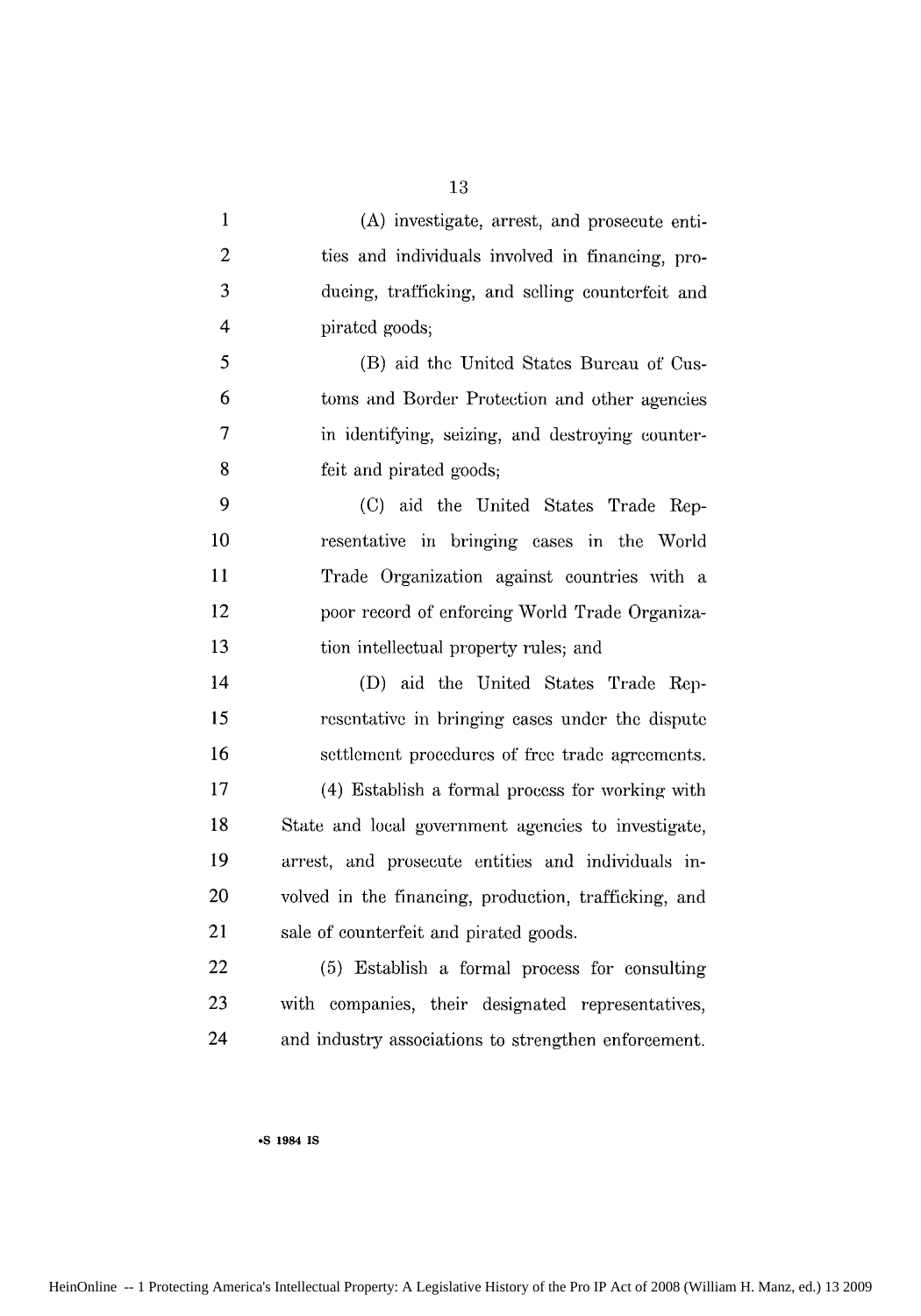1 (6) Establish a formal process for consulting 2 with labor unions, writers and artists (and their or-3 ganizations and unions), and other interested per-4 sons and groups that suffer from counterfeiting and *5* piracy.

6 (f) CONSULTATION REQUIRED.—The members of the 7 Network shall consult with the Register of Copyrights on 8 law enforcement matters relating to copyright and related 9 rights and matters.

10 (g) PRIORITY IN INTERNATIONAL TALKS.—Consid-11 ering the threat that counterfeit and pirated goods pose 12 to the economic health and national security of the United 13 States, the President and relevant agency officers, when 14 meeting with foreign countries described in subsection 15 (c) $(2)(B)$ , should-

16 (1) stress the importance of establishing the 17 international task force described in subsection 18  $(c)(2)(A);$ 

19 (2) strongly encourage countries to participate 20 in the international task force; and

21 (3) strongly encourage countries participating 22 in the international task force to cooperate with the 23 United States in ensuring the success of the inter-24 national task force.

 $25$  (h) REPORT.—

**\*S 1984 IS**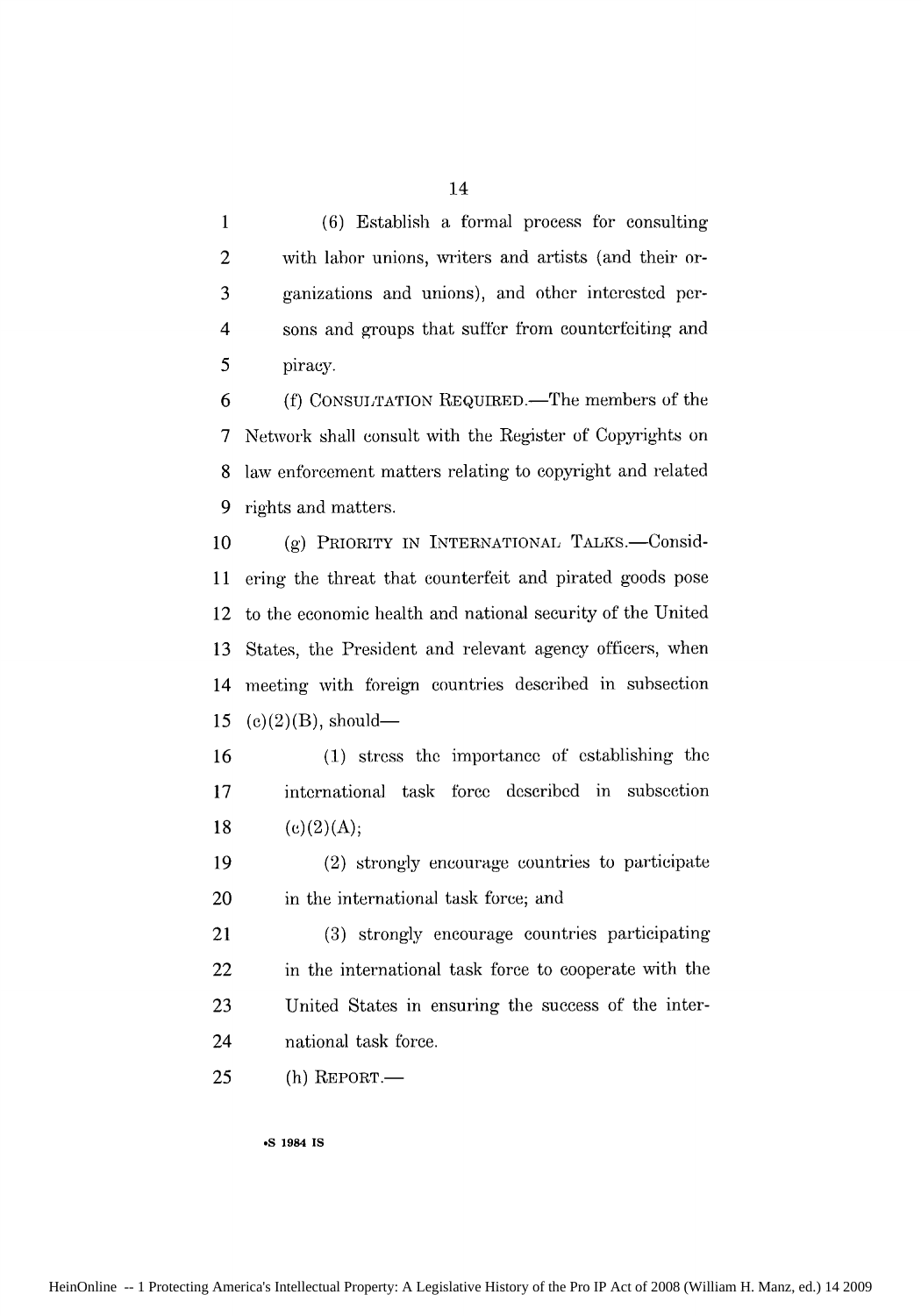| $\mathbf{1}$   | (1) IN GENERAL.—The Director of the Office of        |
|----------------|------------------------------------------------------|
| $\overline{c}$ | Management and Budget and the Coordinator shall      |
| 3              | report annually on the Network's enforcement and     |
| 4              | coordination activities to the President, and to the |
| 5              | Committees on Homeland Security and Govern-          |
| 6              | mental Affairs and Appropriations of the Senate,     |
| 7              | and the Committees on Government Reform and Ap-      |
| 8              | propriations of the House of Representatives.        |
| 9              | (2) CONTENTS.—The report required by this            |
| 10             | subsection shall include the following information:  |
| 11             | (A) The progress made toward establishing            |
| 12             | an international task force described in sub-        |
| 13             | section $(c)(2)$ .                                   |
| 14             | (B) The progress made in working with                |
| 15             | foreign networks in the international task force     |
| 16             | to investigate, arrest, and prosecute entities and   |
| 17             | individuals involved in the financing, produc-       |
| 18             | tion, trafficking, and sale of counterfeit and pi-   |
| 19             | rated goods.                                         |
| 20             | (C) The manner in which the agencies that            |
| 21             | are members of the Network are working to-           |
| 22             | gether and sharing information to strengthen         |
| 23             | intellectual property enforcement.                   |
| 24             | (D) For each foreign network admitted or             |
| 25             | denied entry into the international task force,      |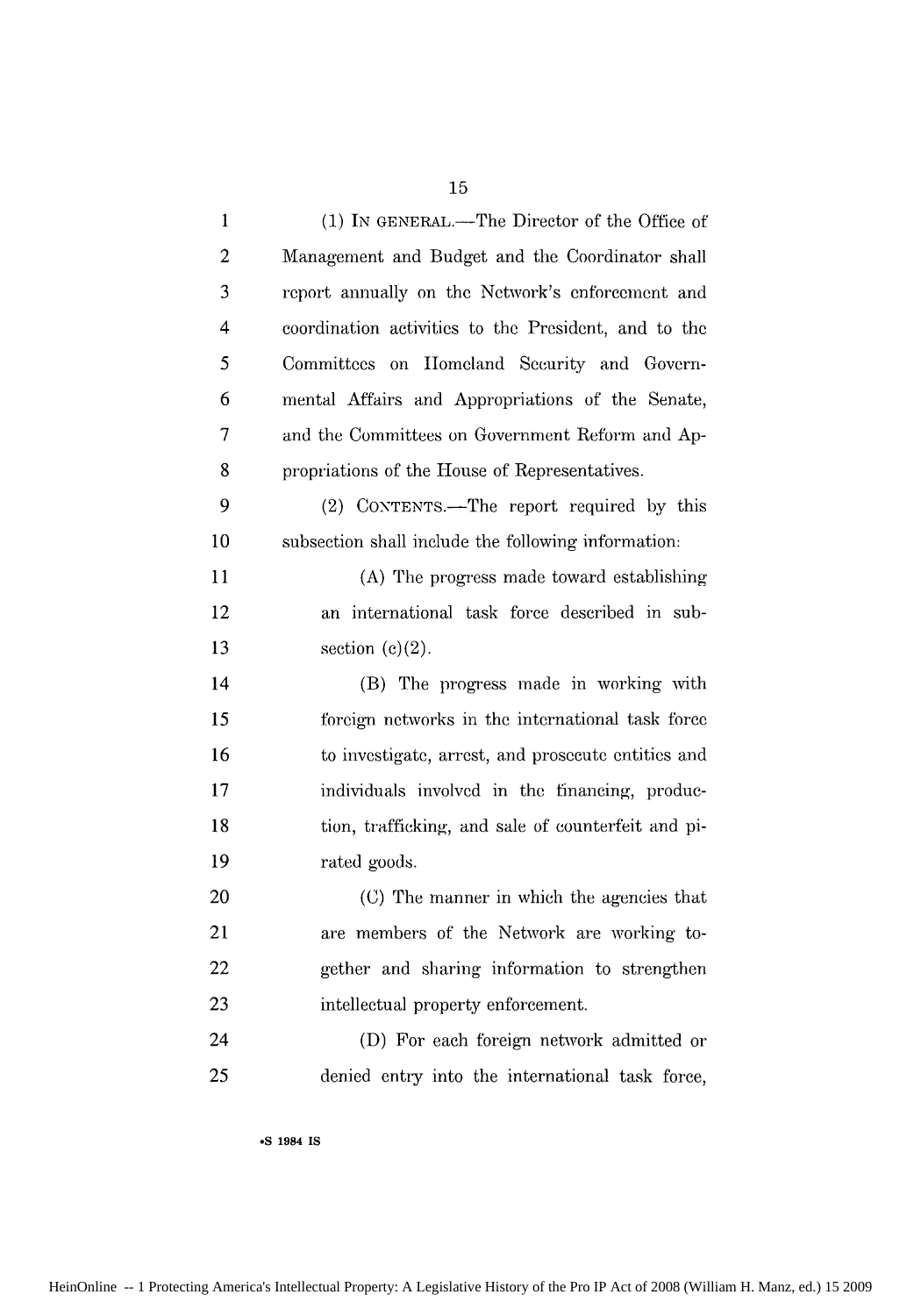| 1              | the rationale for admitting or denying entry to           |
|----------------|-----------------------------------------------------------|
| $\mathbf{2}$   | that network, including reasons for admitting             |
| 3              | networks from those countries that are cur-               |
| $\overline{4}$ | rently on the Watch List issued by the United             |
| 5              | States Trade Representative.                              |
| 6              | (E) The successes and challenges in shar-                 |
| 7              | ing intelligence with countries in the inter-             |
| 8              | national task force.                                      |
| 9              | (F) The progress of the United States                     |
| 10             | Trade Representative in bringing cases in the             |
| 11             | World Trade Organization against countries                |
| 12             | with a poor record of enforcing World Trade               |
| 13             | Organization intellectual property rules.                 |
| 14             | (G) The progress made in establishing and                 |
| 15             | improving the formal process described in sub-            |
| 16             | section $(c)(4)$ .                                        |
| 17             | (II) The progress made in establishing and                |
| 18             | improving the formal process described in sub-            |
| 19             | section $(e)(5)$ .                                        |
| 20             | (I) The progress made in establishing and                 |
| 21             | improving the formal process described in sub-            |
| 22             | section $(e)(6)$ .                                        |
| 23             | (i)<br>Office<br>$RE-$<br>GOVERNMENT ACCOUNTABILITY       |
| 24             | PORT.—Not later than 1 year after the date of enactment   |
| 25             | of this Act, the Comptroller General of the United States |
|                |                                                           |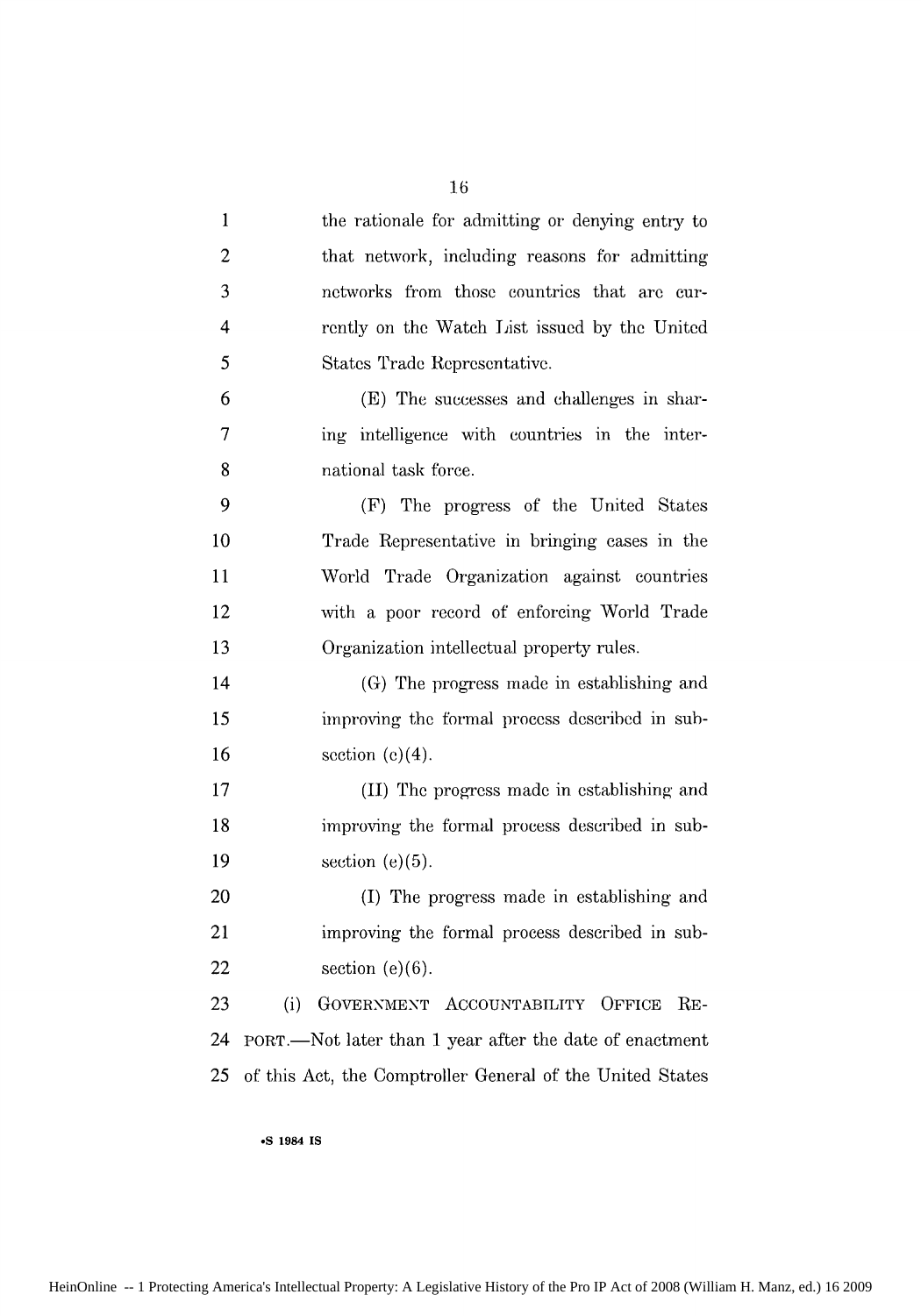**1 shall** complete a report and submit the report to the Con-2 gress on the progress made on the items described in sub-section (h).

**(j)** OTHER **INTELLECTUAL** PROPERTY ACTIVITIES.- **If** other government intellectual property initiatives in-elude enforcement activities similar or identical to the **ac-**tivities described in this Act, those activities should be con-solidated into the work of the Network in order to prevent duplication. Other activities that may improve enforce-ment may continue outside of the Network, including ca-pacity building, outreach to countries that would not qual-**ly** for membership in the international task force, and 13 other bilateral and multilateral cooperative efforts.

**SEC. 4. NATIONAL INTELLECTUAL PROPERTY LAW EN-FORCEMENT COORDINATION COUNCIL RE-16 PEAL.**

Section **653** of the Treasury and General Government Appropriations Act, 2000 **(15 U.S.C. 1128)** is repealed.

**9S 1984 IS**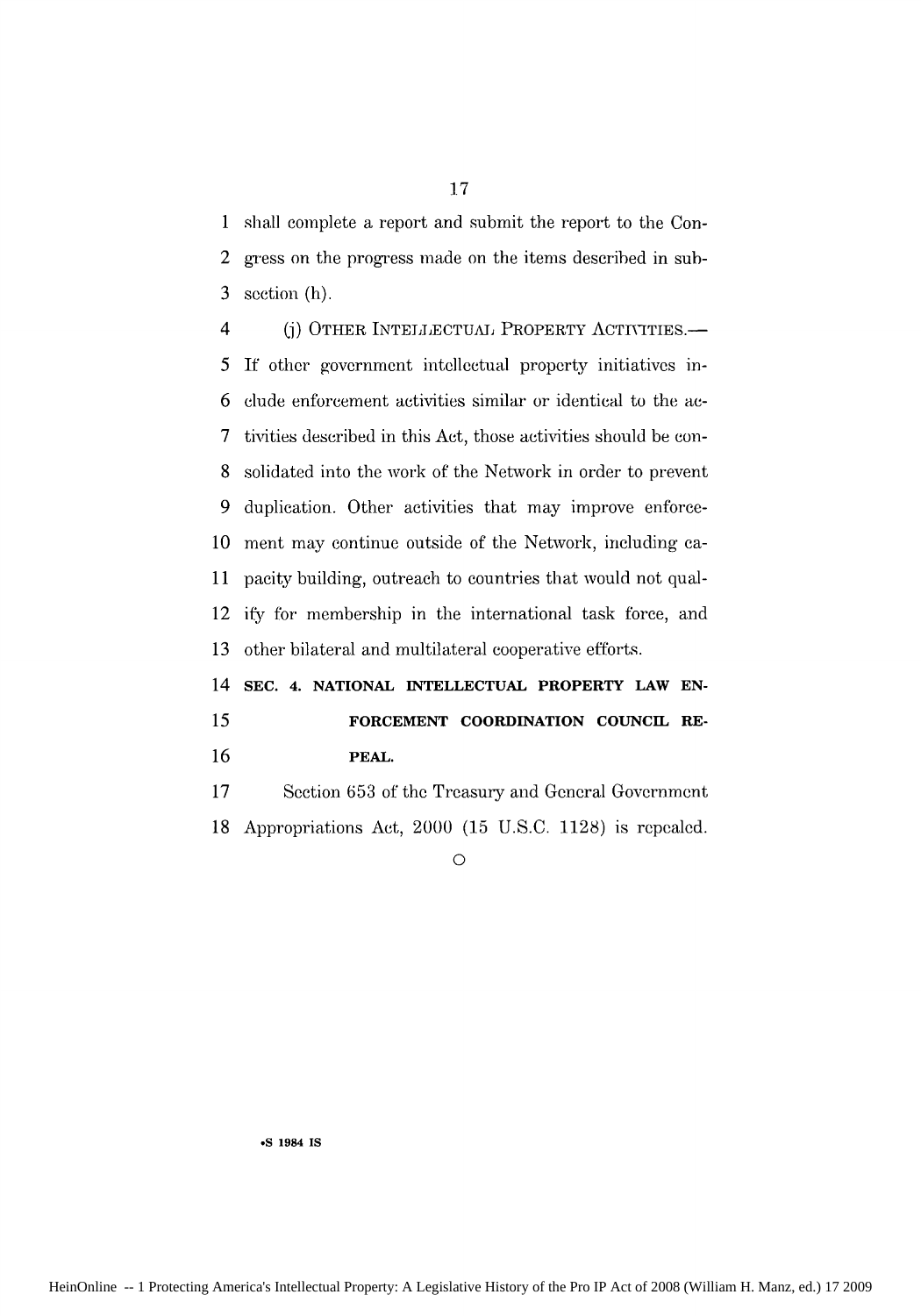HeinOnline -- 1 Protecting America's Intellectual Property: A Legislative History of the Pro IP Act of 2008 (William H. Manz, ed.) 18 2009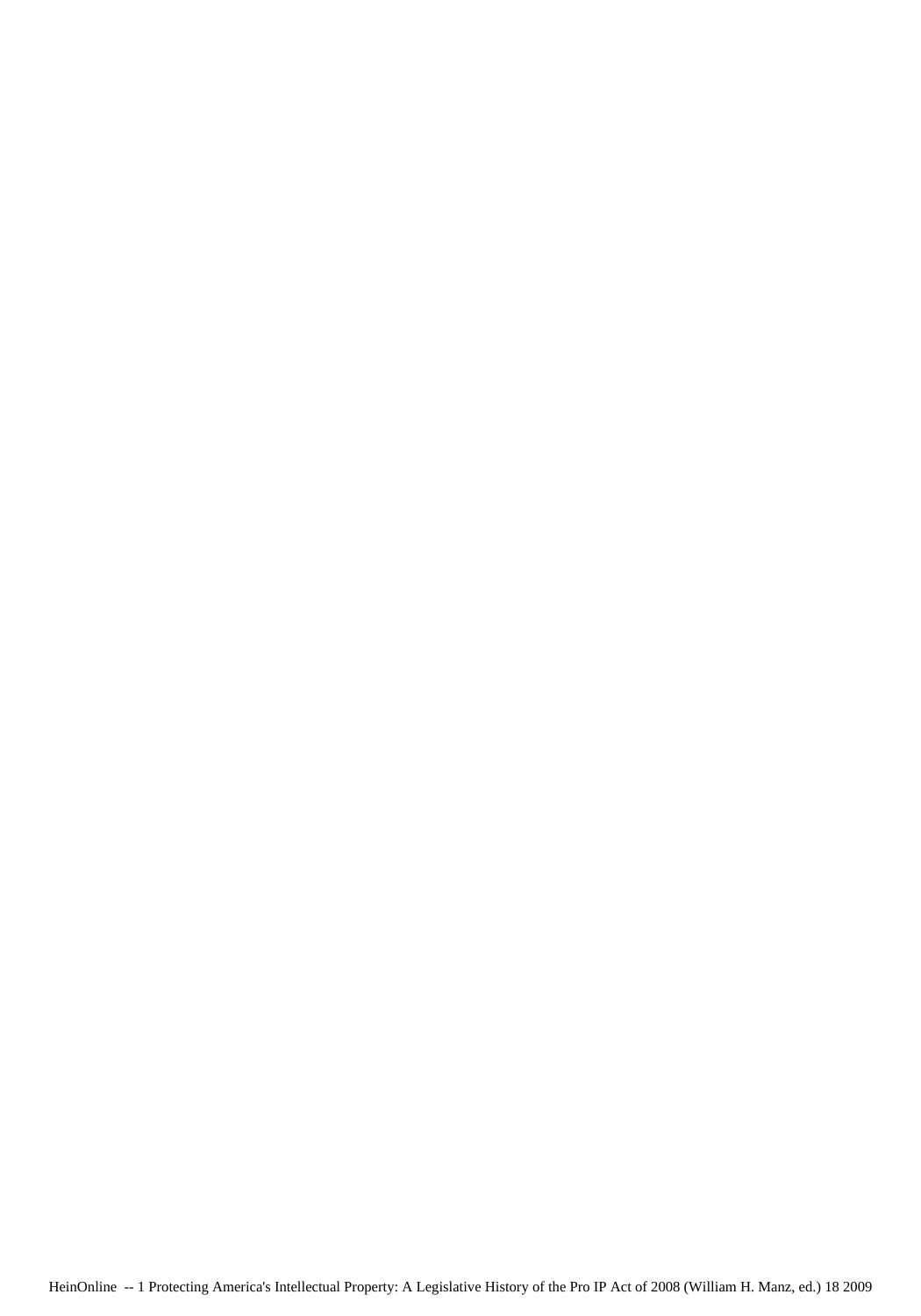### **DOCUMENT NO. 8**

HeinOnline -- 1 Protecting America's Intellectual Property: A Legislative History of the Pro IP Act of 2008 (William H. Manz, ed.) [xix] 2009